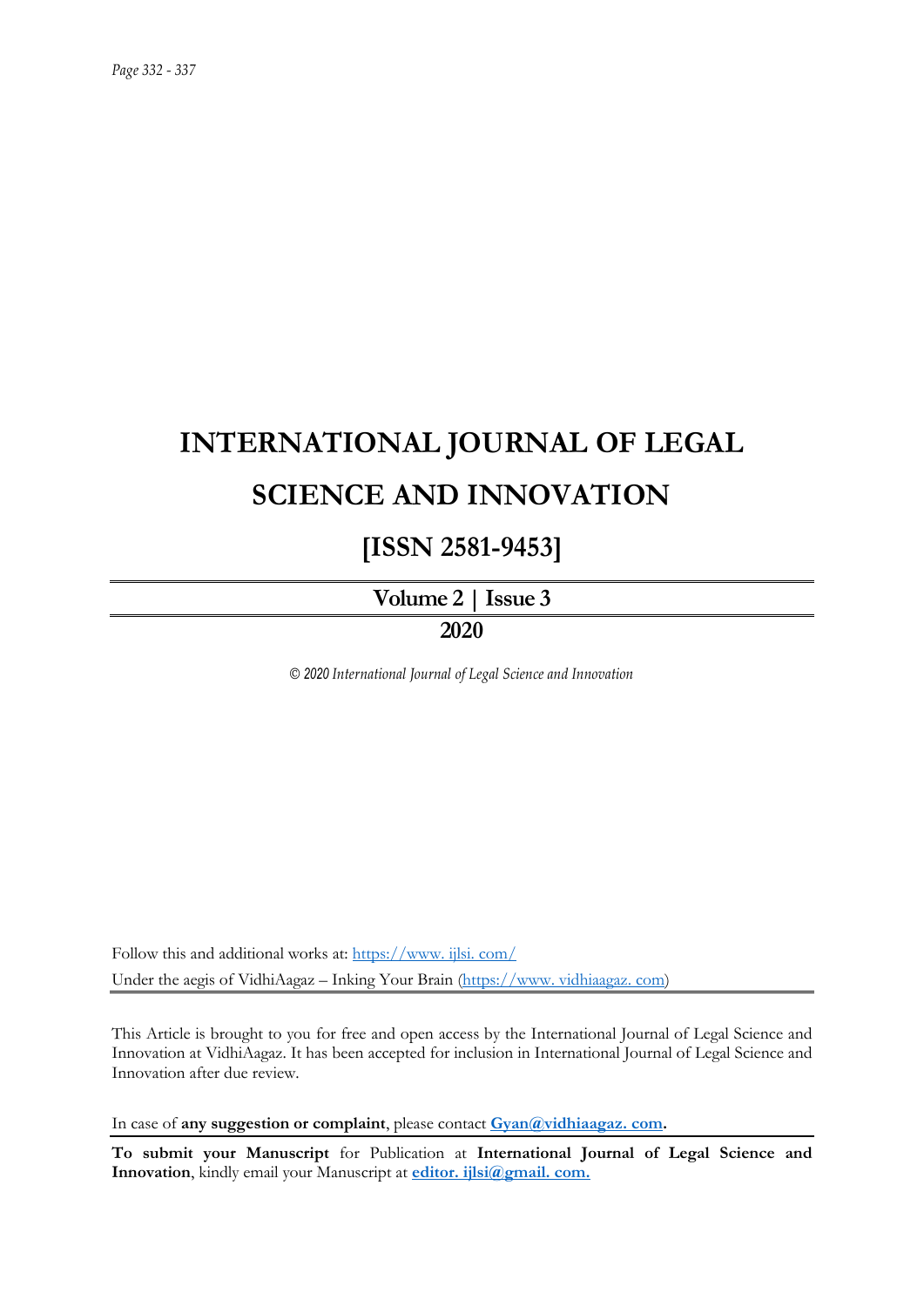# **Is Culture Really the Culprit Understanding Female Genital Mutilation Legally**

**PRAKRITI RAMAKRISH<sup>1</sup> AND S.VISHNU PRIYAN<sup>2</sup>**

#### **ABSTRACT**

*Injustice anywhere is a threat to justice everywhere said Martin Luther King. The recent sabarimala case has reminded us of a yet another grievous non-criminalised offence that has been in practice in the society for ages – Female Genital Mutilation. Female Genital Mutilation comprises all procedures that involve partial or total removal of the external female genitalia or other injuries to the female genital organs for non- medical reasons. While the exact number of girls and women being subjected to FGM still remains unclear it has been estimated that at least 200 million girls and women in 30 countries, including India, have been subjected to the practice out of which 44 million are girls below the age of 15, who are considered as juveniles. In India this practice is prevalent among the Dawoodi Bohra Muslim Community who preserve it as a matter of customary tradition. In spite of the Supreme Court's insistence on criminalising FGM it still hasn't found its way into the Indian statute books. The law and criminal justice system generally don't recognise sexual violence occurring within the family as a separate crime, hence cases are rarely filed and a juvenile has no option but to suffer in silence. By following the Gandhian principle that "every practice inconsistent with the morals of the age is fit to be abolished", we as legal luminaries of today and tomorrow ought to have the judicial activism to be instrumental in criminalising the atrocities of this barbaric practice.*

*One "O Lord!! Why have you not given woman the right to conquer her destiny?*

*Why does she have to wait head bowed, By the roadside, waiting with dire patience, Hoping for a miracle in the morrow?"*

- **Rabindranath Tagore**

<u>.</u>

<sup>&</sup>lt;sup>1</sup> Author is a student at School of Excellence in Law, Tamil Nadu Dr. Ambedkar Law University, India. <sup>2</sup> Author is a student at School of Excellence in Law, Tamil Nadu Dr. Ambedkar Law University, India.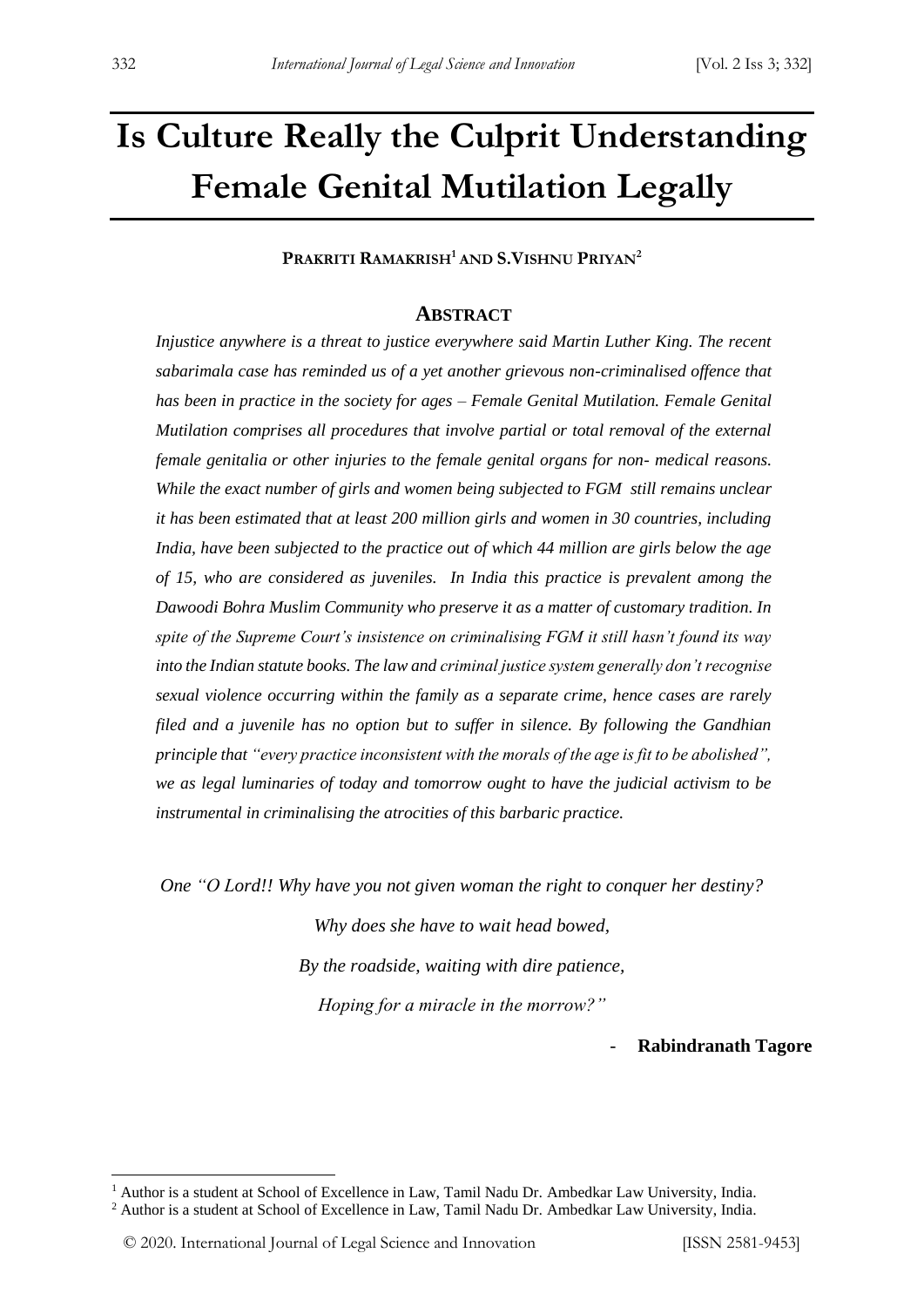### **I. INTRODUCTION**

The contours of statute books is broadening day by day with new forms and types of violence against women being included in it. Yet it fails to take into cognisance a form of violence against girls that has been in practise in the society for ages- Female Genital Mutilation. Female Genital Mutilation comprises all procedures that involve partial or total removal of the external female genitalia or other injuries to the female genital organs for non-medical reasons<sup>3</sup>. This so called cultural practice is mainly prevalent among a few Shia sects including the Dawoodi, Suleimani and Alvi Bohras and a few Sunni sub-sects in Kerala, Rajasthan, Gujarat, Maharashtra. It is mainly performed on juveniles.

*Young girls incapable of understanding their surroundings are taken to a dark house by luring them with false promises of getting them chocolates or sweets. They are forced to lie down and without anaesthesia using crude weapons like hot knife, blade etc. their clitoris is removed while they are shrieking in pain.*

In the past five years, various organisations like WeSpeakOut and Sahiyo have broken the glass ceiling and exposed the plight of young Bohra girls who have been subjected to this horror. According to WHO, FGM/C can be classified into four types viz:

Type 1/Clitoridectomy- Partial or total removal of the clitoris and/or clitoris hood/ prepuce

Type 2/ Excision- Partial or total removal of the clitoris and labia minora, with or without the labia majora

Type 3/Infibulation- Removal of the labia minora, labia majora and sewing of the vaginal opening with or without removal of the clitoris.

Type 4- All other medically unnecessary procedure like nicking, pricking, piercing and cauterization of the female genitalia<sup>4</sup>.

### **II. REASONS FOR PRACTICING FEMALE GENITAL MUTILATION**

Proponents of female genital mutilation take refuge by citing Daim-ul-islam and sahifa as sources for the practise of FGM/C. However, the exact Hadith<sup>5</sup> on which the Daim-ul-islam and sahifa are based on or quote to promote FGM/C is unclear. Moreover, there is no mention of FGM/C in Quran which is regarded as the sacred book for muslims. However, the Syedna, the spiritual leader of Bohras, has declared Daim-ul-islam as the binding text on the Bohras.

-

<sup>&</sup>lt;sup>3</sup> Female Genital Mutilation/cutting: A Global Concern, UNICEF, New York, 2016

<sup>4</sup>WHO website: http://www.who.int/reproductivehealth/topics/fgm/overview/en/

<sup>5</sup> Hadith is a record of oral accounts of the sayings of the Prophet. Hadith is considered as the main source of Sunnah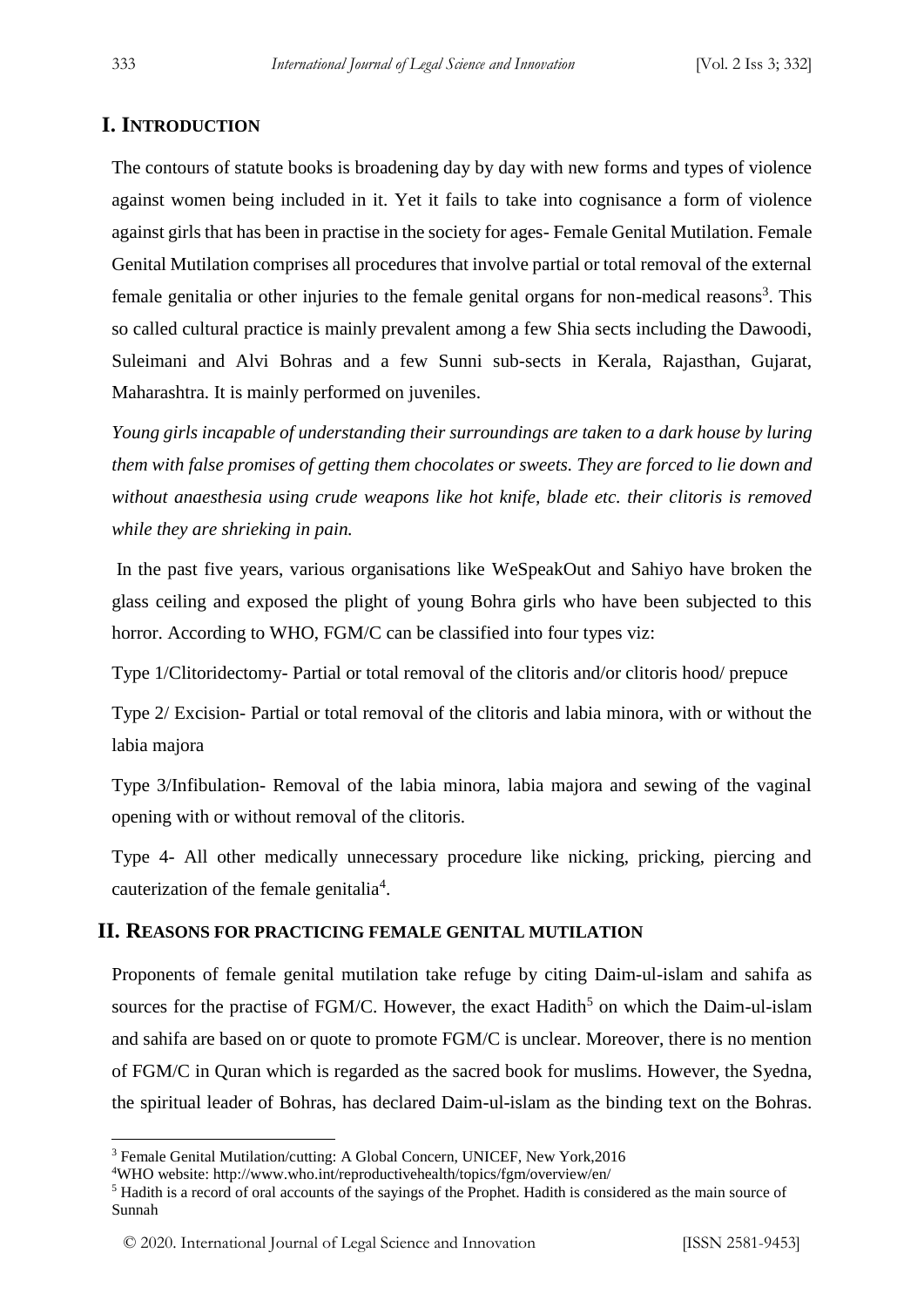Thus, the Syedna endorses Daim-ul-islam which advocates FGM/C and therefore people blindly follow it as they have unquestioning faith in their religious leader.

Traditional belief includes the ideal that FGM/C is the rite of passage to womanhood and this in turn is connected to the marriageability of the circumcised women. Girls who have not undergone FGM/C are considered to have not completed the initiation ceremonies of entering into Bohra community and are viewed with a lot of suspicion and distrust pertinent to their chastity.

Traditional cutters who predominantly perform this ritual depend on this for their daily bread. As a result, they insist in the continuance of FGM/C for their own sustenance. This can also be inferred from their maintaining of close relationship with the local religious leader.

It is mainly argued that FGM/C is performed to effectively curtail sexual instincts and pleasure as FGM/C involves the removal of clitoris which is the sole part that provides sexual pleasure. Furthermore, there are certain beliefs within the community that a woman will go astray if FGM/C is not performed. Women's ability to curb their sexual urge or "control" was constantly seen as a virtuous trait associated with maturity, responsibility and morally correct behaviour by the community<sup>6</sup>. The heavy moral expectations of Bohra women to not be sexually active outside marriage, is also seen as the core identity trait of women from the community, making them distinct and in some ways morally superior<sup>7</sup>. As a result, supporters of FGM/C claim that this risky ritual helps a woman to control her sexual urges towards men other than her husband.

In order to reside peacefully in a society, it is expected from an individual to be a conformist and not a rebel. Hence, the individuals belonging to the Bohra community are expected to conform to the ideals of FGM/C notwithstanding their choice. Families which do not subject their girls to FGM/C are looked down by the community with hatred and malignity. These families are socially isolated from the community with the result that they are completely deprived of community benefits. Furthermore, the misaaq<sup>8</sup>done by the girls who have not been subjected to FGM/C is regarded null and void, thus depriving them the right to follow religious practises. Reasons to this deprivation can be traced to the belief that the clitoris is a sinful appendage and on its removal the girl attains physical purity leading to spiritual purity thus enabling her to fulfil her religious vows.

-

<sup>6</sup> Lakshmi Anantnarayan, Shabana Diler, Natasha Menon, The clitoral hood a contested site, [2018],p 74.  $<sup>7</sup>$  Ibid, p 74</sup>

<sup>&</sup>lt;sup>8</sup>Misaaq means a ceremony meant for boys and girls among the Bohras when they come of age wherein religious vows are taken.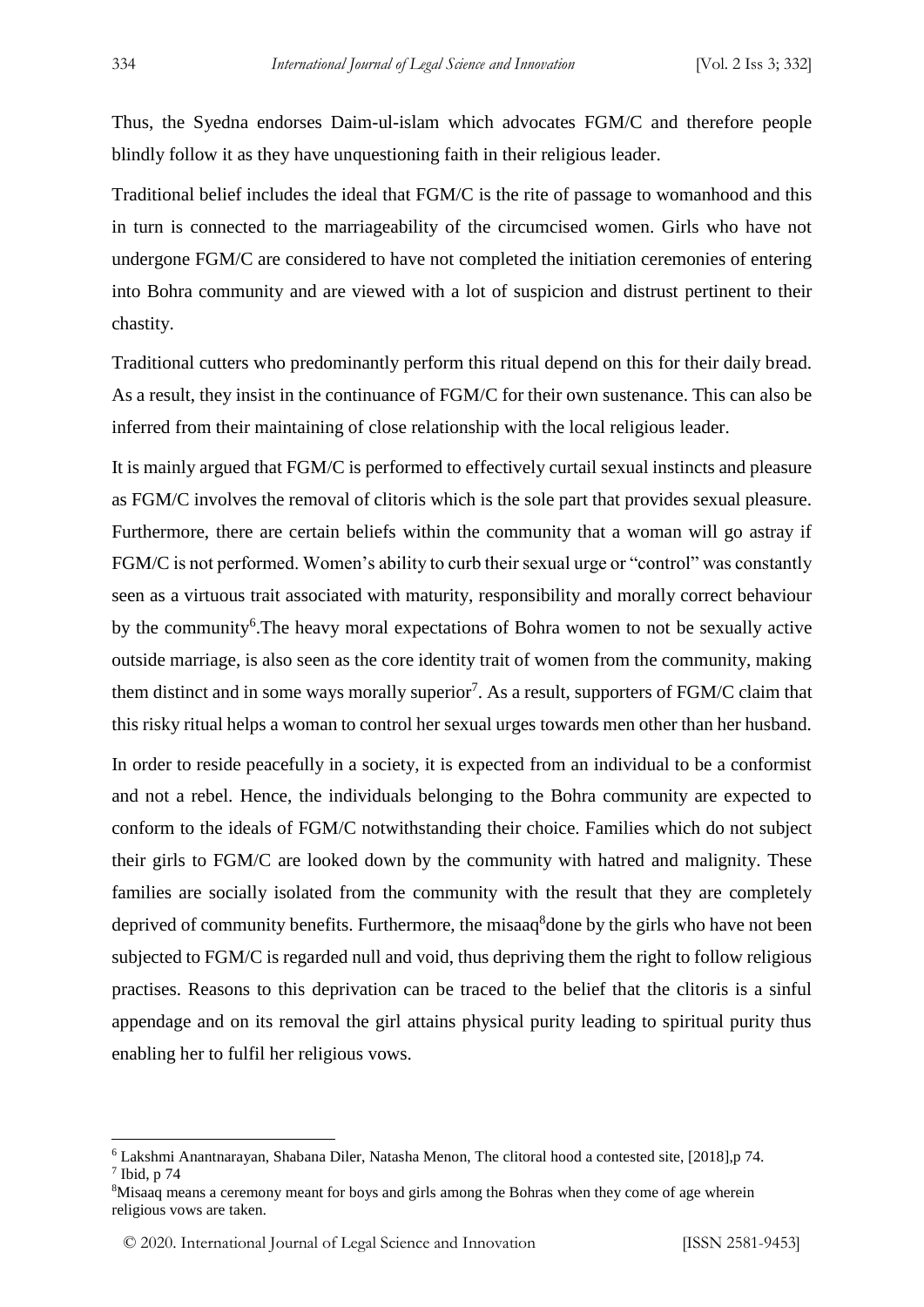#### **III. IMPACT OF FEMALE GENITAL MUTILATION**

Although it has been claimed by many that FGM/C has health benefits, none is scientifically proven. On the other hand, it affects a girl in many ways. These impacts include physical, psychological and sexual. Two main types of physical impact can be discerned from the narrative-immediate and long term. Immediate impact includes excruciating pain during and after the procedure, bleeding, difficulty in walking, burning during urination. Sometimes, if the procedure involves the removal of labia minora and labia majora along with the clitoris, it may cause excessive bleeding even leading to death . In the long term, it has been observed that about 10% of girls suffer from recurring Urinary Tract Infection(UTI) and sometimes even incontinence. Further, girls who have undergone FGM find it very difficult and uncomfortable to wear sanitary napkins. Furthermore, they experience crushing pain during menstruation. Sometimes, the circumcised woman faces serious complications during delivery of her child.

Psychological impacts as a result of FGM/C differ from person to person. But it has been commonly observed that girls have a sense of anger, betrayal, fear and helplessness. More than these they feel punished by the society. FGM/C represents a violation of someone's physical intactness and can be classified as a psychological trauma and a potential cause of posttraumatic stress disorder(PTSD)<sup>9</sup>. Some girls also experience horrendous nightmares of their trauma of FGM/C. Thus it is evident that this wound created in their childhood is so grievous that its scar remains permanently.

Although the process is aimed at controlling adulterous relationship, it impacts a woman's ability to enjoy a good sexual life with her husband as well. These difficulties begin with the process of initiating sex. The circumcised woman has an extremely low sex drive. Thus, it is always the male who has to initiate the act. Furthermore, these women turn disinterested in the middle of the sex owing to their lack of trust in their partners as a result of their bad memories of FGM/C. Sometimes, they experience severe pain in their genitalia during sex which may lead to bleeding and burning. This may result in the abandonment of the whole act abruptly thus inhibiting the fulfilment of the sexual instincts of both the partners. This inhibition leads to psychological disturbances thus hampering the institution of family.

#### **IV. MARCHING FORWARD**

<u>.</u>

Although the origin of FGM/C still remains a contested issue, the prevalence of FGM/C as a practise in Africa and Egypt and not in predominately Islamic countries like Saudi Arabia

<sup>9</sup>Behrendt&Morris(2005), Posttraumatic stress disorder and memory problems after female genital mutilation, Amercian journal of psychiatry,16(5):1000-1002.

<sup>© 2020.</sup> International Journal of Legal Science and Innovation [ISSN 2581-9453]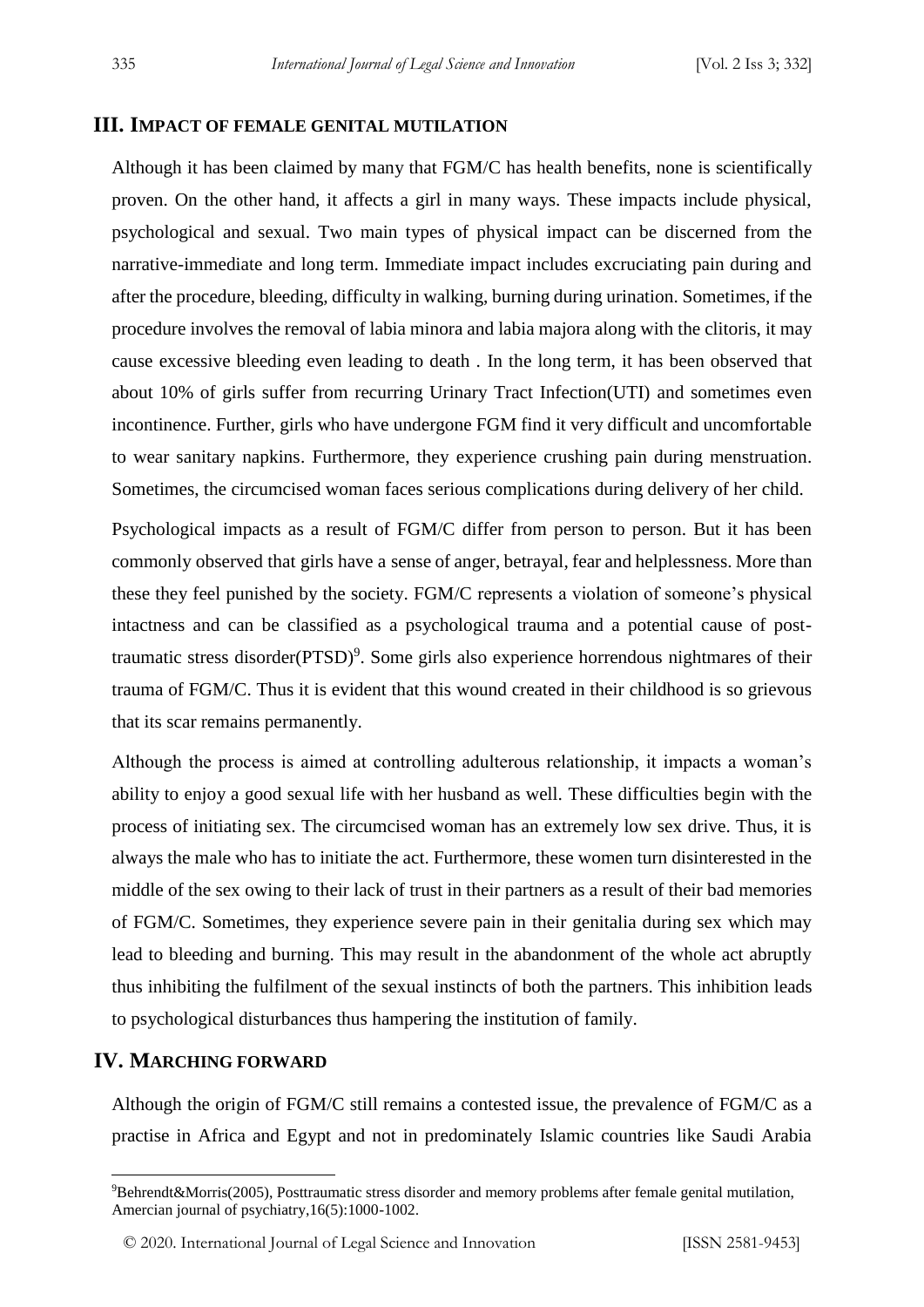suggests that FGM/C in the Bohra community traces its origin in Africa and Egypt. However the supporters of FGM/C argue that this practise has its roots in mainstream Saudi Arabia. A deeper insight into this argument reveals that in Saudi Arabia, FGM/C is practised only by a very small fraction of people, the Suleimani Ismails whose ancestry can be traced to Egypt and Africa.However, owing to its cruel nature and a number of human rights violation, FGM/C has been banned in Egypt and Africa decades ago. But in India FGM/C is still dreaded in silence. "FGM/C constitutes violence against women and is a form of gender-based discrimination. FGM/C violates numerous rights that are enshrined in several international human rights treaties that India is party to and therefore has an obligation to protect"<sup>10</sup>. These treaties include:

- **C**onvention on the **E**limination of All forms of **D**iscrimination **A**gainst **W**omen
- **I**nternational **C**ovenant on **E**conomic, **S**ocial and **C**ultural **R**ights
- **U**nited Nations **D**eclaration of **H**uman **R**ights.

For instance, *Article 2* of the CEDAW urges the state parties to condemn discrimination against women in all forms and to eradicate such discriminations without delay. Supporting this framework, *Article 5(a)* stresses the parties to modify the social and cultural pattern with a view to eliminate the prejudicing and customary practises based on gender hierarchy.

This practise is also a gross violation of several fundamental rights guaranteed by the Indian Constitution.

*Article 14*: *Equality before law*

*Article 15: Prohibition of discrimination on the grounds of sex*

*Article 21: Protection of life and personal liberty*.

The proponents of FGM/C seek refuge under *Article 25* and *26* of the Indian Constitution by claiming that the practise is followed in the exercise of the right to religious freedom. However, a broader understanding of the Indian Constitution will reveal that such freedom is also subject to reasonable limitations including public order, morality and health depriving them of the benefit of Article 25 and 26 of the Indian Constitution.

Coming to the issue of criminalising FGM/C in India, it would be desirable to look at the existing legal frameworks which indirectly address the issue of FGM/C. Till now, FGM/C is not explicitly an offence under the IPC and on a complaint the police are obligated to register a case  $U/S$  326 of the IPC. However, *Section* 3 of the POCSO<sup>11</sup> Act penalises penetrative sexual

<u>.</u>

<sup>10</sup> http://nhrc.nic.in/documents/india\_ratification\_status.pdf

<sup>&</sup>lt;sup>11</sup> Protection of Children From Sexual Offences Act, 2012